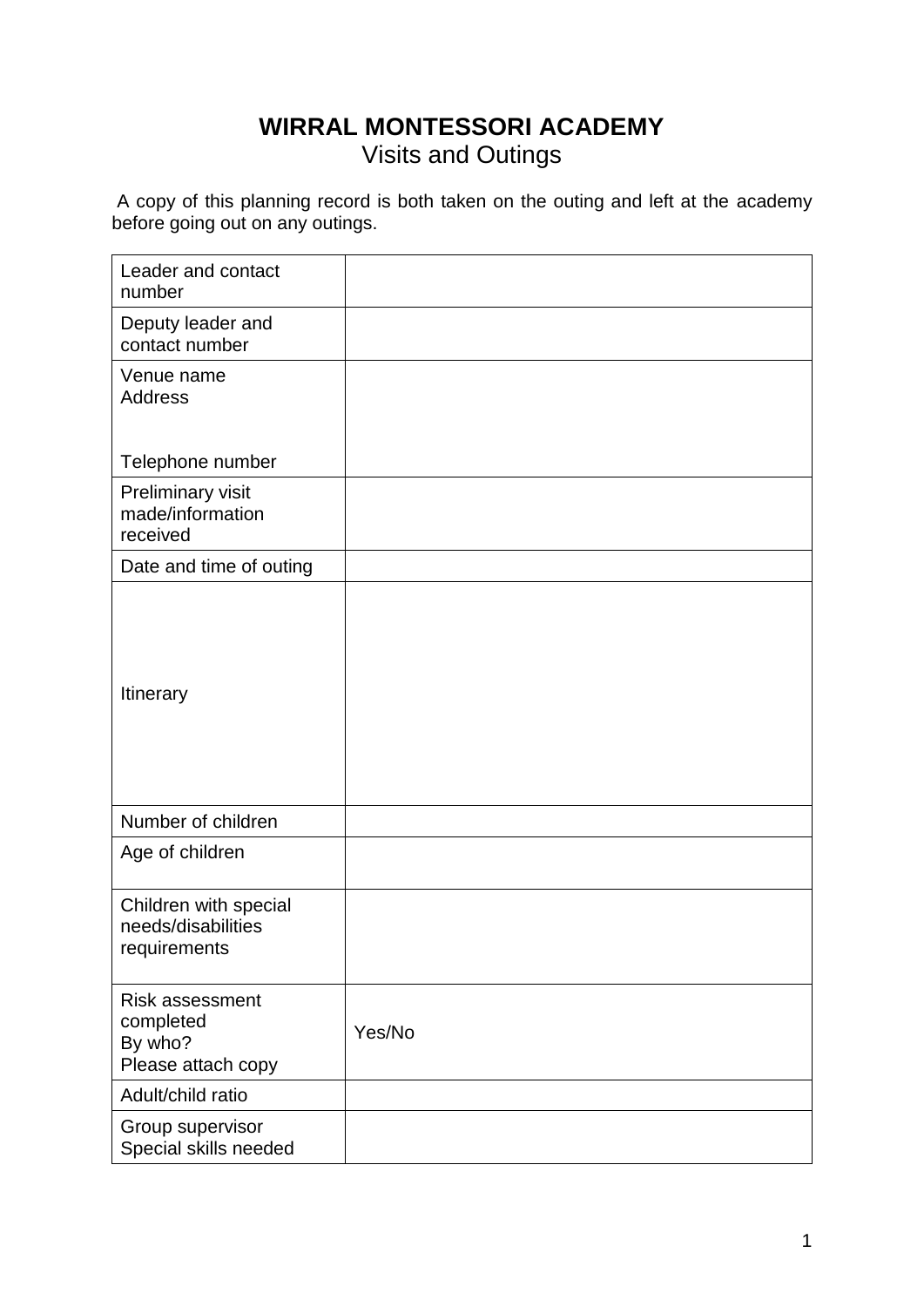| Supervisor and staff<br>names<br>Include contact numbers<br>and special skills                                                                                                                                           |  |
|--------------------------------------------------------------------------------------------------------------------------------------------------------------------------------------------------------------------------|--|
| <b>Travel arrangements</b><br>E.g. public/private,<br>company used, times,<br>emergency etc.                                                                                                                             |  |
| Financial arrangements/<br>information/cost per child<br>E.g. venue, travel,<br>insurance costs, funding<br>available                                                                                                    |  |
| Insurance information<br>E.g. type of insurance,<br>cover, who's covered,<br>emergency contact details                                                                                                                   |  |
| <b>Emergency procedures</b><br>E.g. who's in charge,<br>recording incidents,<br>liaison with others                                                                                                                      |  |
| First aid provision<br>E.g. first aiders,<br>responsible person,<br>venue, travel provision                                                                                                                              |  |
| Aims and objectives of<br>outing, learning and<br>development links<br>including outing activities<br>E.g. what to expect at<br>venue, where children will<br>go, what they will do,<br>what learning will take<br>place |  |